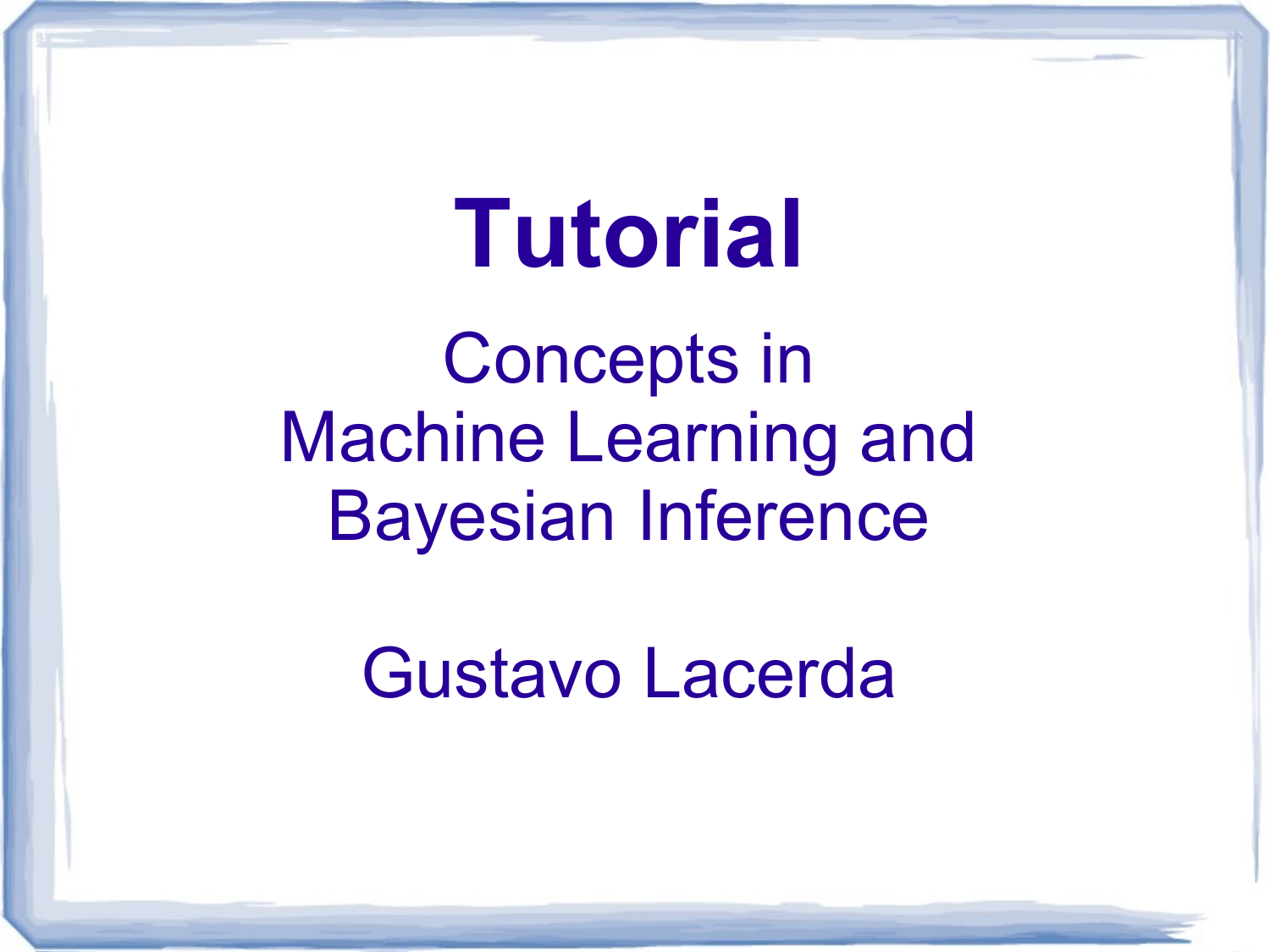## What is Machine Learning

- Learning patterns in the world
- Drawing conclusions from data ("problem of induction")
- **Goal:** build a prediction machine
- The scope is the same as Statistics (some say that ML = statistical computing), and Data Mining

#### • The cultures are different:

- ML came from AI and Engineering (~1980s)
- Statistics came from math and applications (1900s?)
- Data Mining came from Databases, and tends to focus more on huge data sets, and HCI
- Regardless, ML would not exist without computers.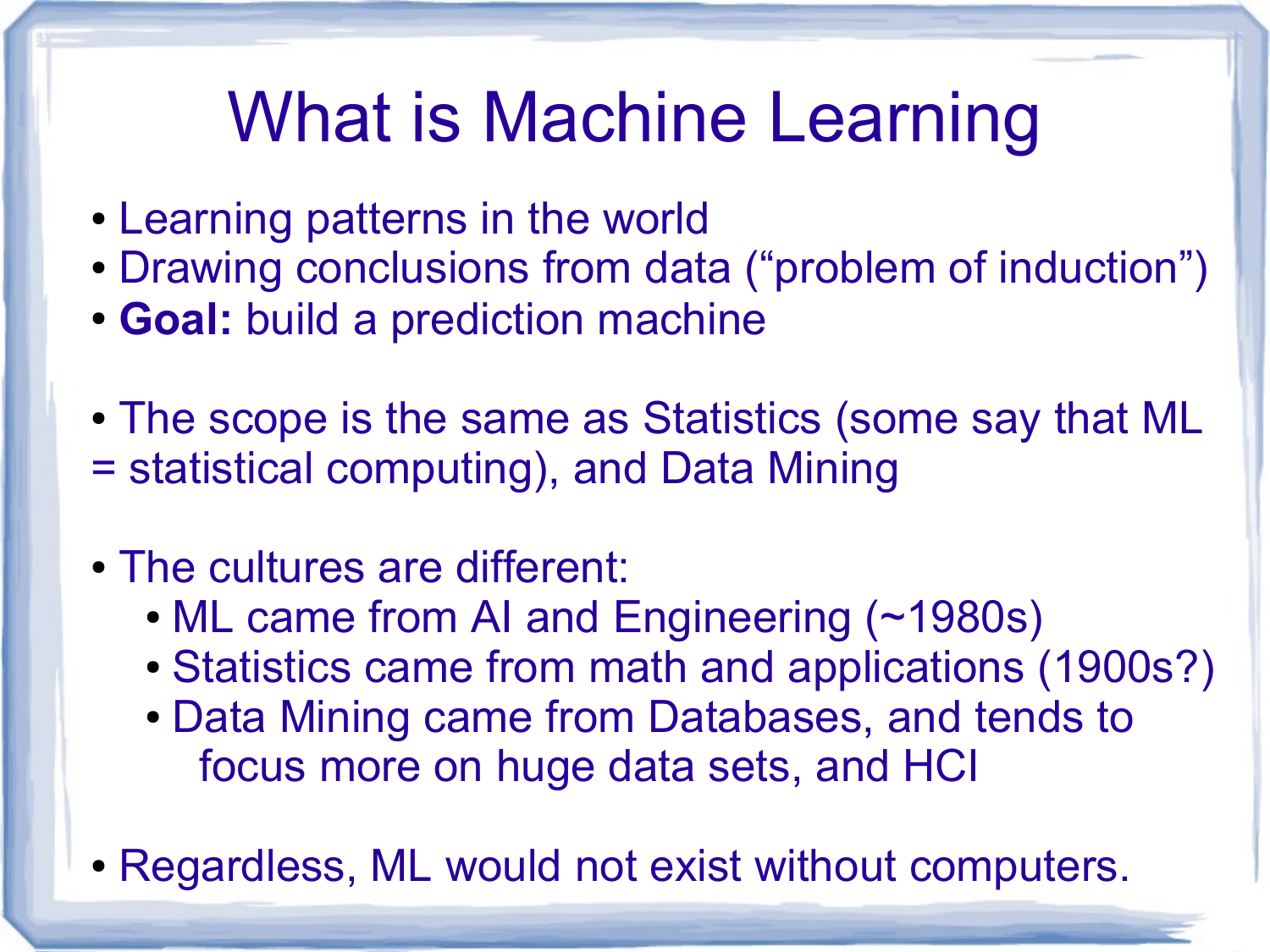# Machine Learning (some types)

**Supervised Learning:** learn to make predictions based on an input (e.g. classification, regression)

**Unsupervised Learning:** learn to make predictions *without* any input. (e.g. density modeling, clustering)

**Inductive Logic Programming:** learn logical rules about the world.

**Online Learning:** learn as you go.

**Active Learning:** collect the data that would be most useful to your learning goal.

**Reinforcement Learning:** learning to behave so as to maximize rewards over the long run.

This talk is about learning to *predict*. If you want to learn to be *happy*, see Hamid's RL tutorial.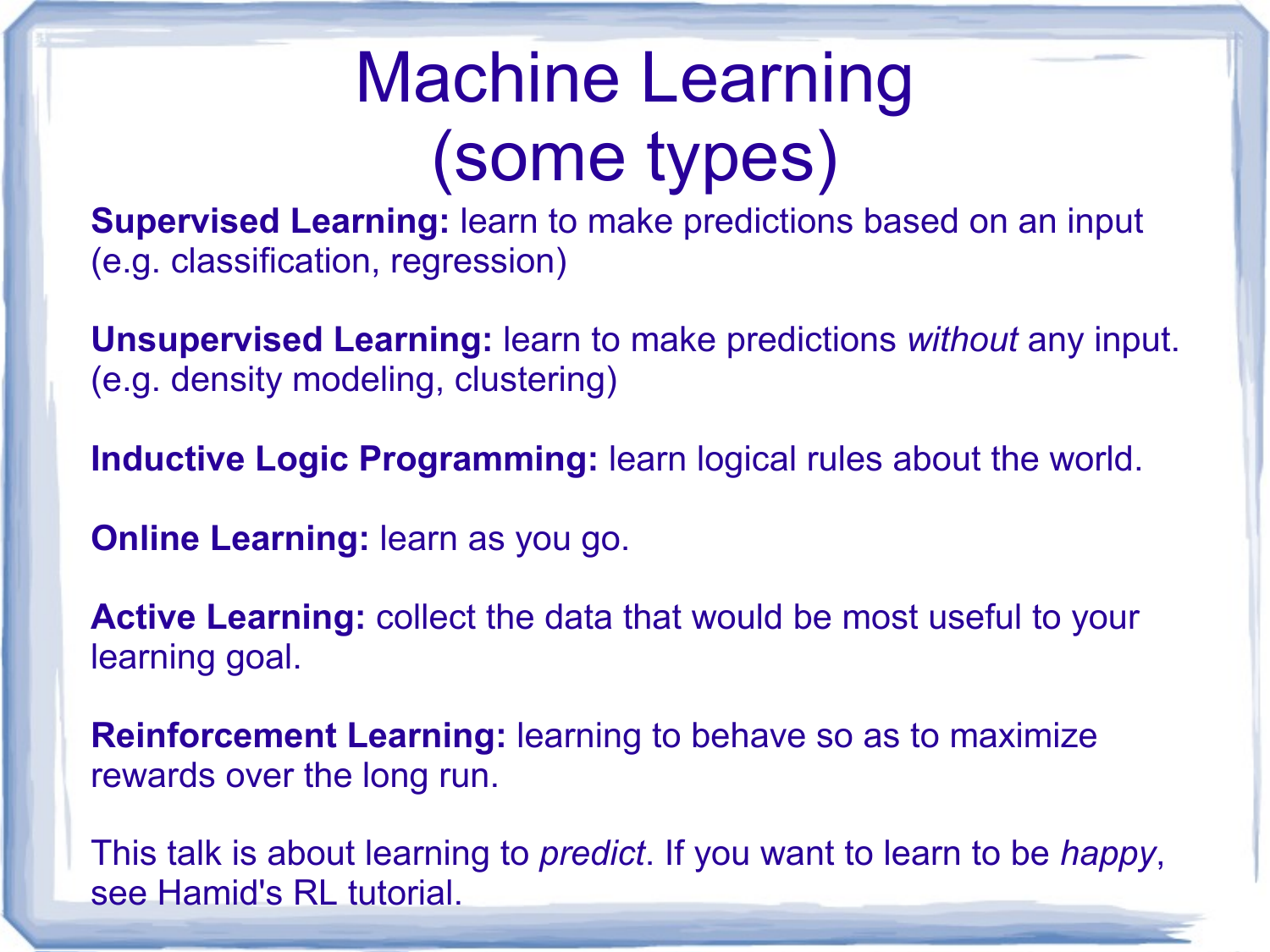# Statistical Inference (classical hypothesis test)

Let's play with a coin.

Suppose you toss a coin 20 times... you'd expect it to come up heads ~10 times...

but you only see heads 5 times!

Should you be suspicious of this coin?

A classical statistician will usually start from a **null hypothesis** (say  $\theta = 0.5$ ), and compute the probability of getting data as extreme as this (known as the **p-value**).

If the p-value is small enough, reject.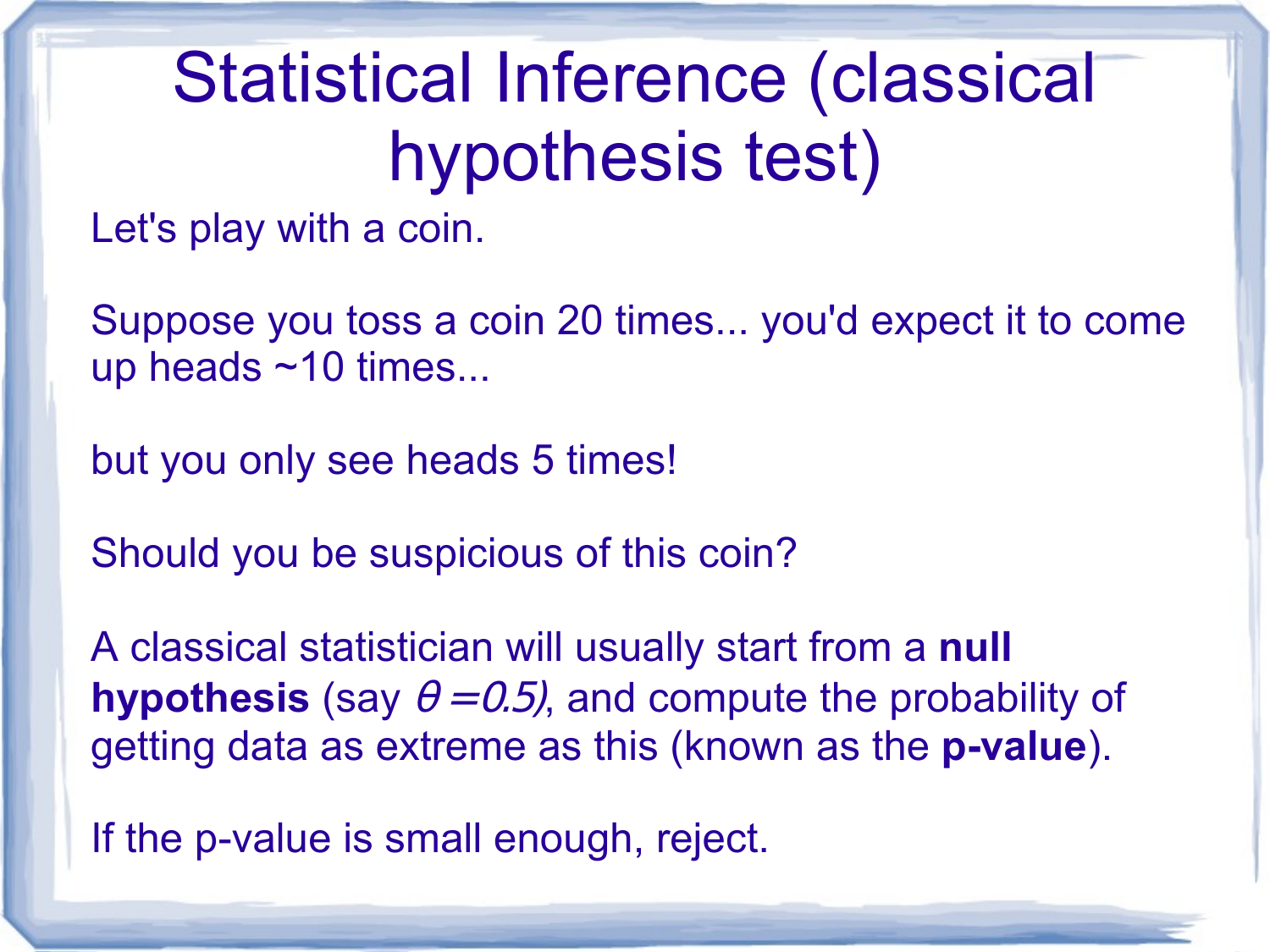### Statistical Inference (max-likelihood)

Let's define the **likelihood function**:  $f(\theta) = P(D|\theta)$ 

assuming IID,  $f(\theta) = \theta^5$  $(1-\theta)$ *15*



 $\theta$  a.k.a. "the probability of heads", is called the **parameter** of this model.

$$
\theta_{\text{MLE}} = 0.25
$$

 This is called **estimating**, or **fitting** the parameter to the data.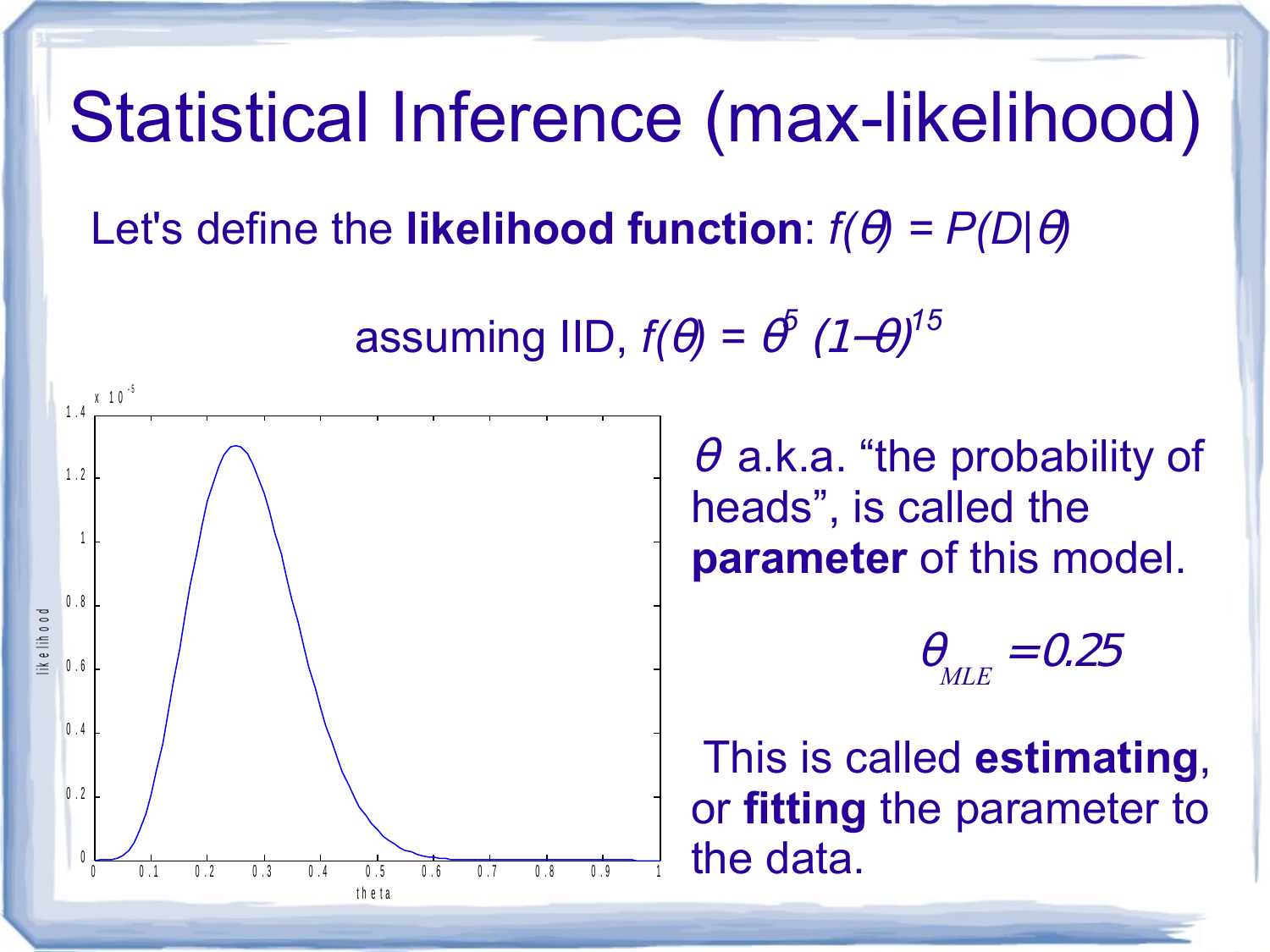### Statistical Inference (Bayesian)

- Suppose you found one coin on the street, and another coin was given to you by Bank of America: shouldn't this matter?
- Everyone agrees that the data is random. "Bayesians" are those who assign a probability distribution to the parameters too.
- The **prior distribution** of parameters represents what you believe about them *before* seeing the data. (a.k.a. your prejudice)

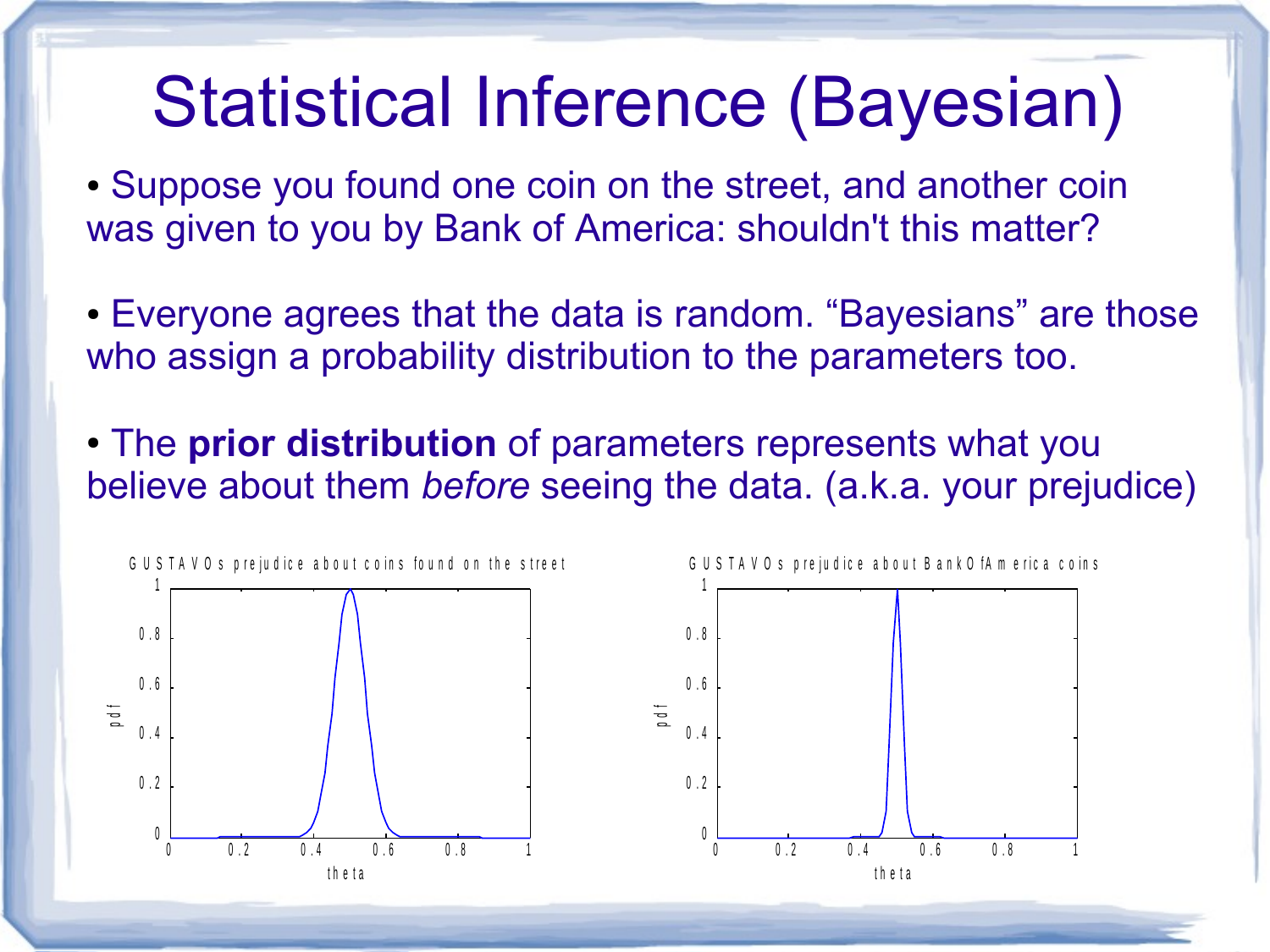### Statistical Inference (Bayesian)

- Let's take a coin that I found on the street.
- Bayes' rule tells us how to **update** our prior with the evidence:

 $P(\theta|D) = P(\theta) * P(D|\theta) / P(D)$ 

posterior = prior \* likelihood (normalized)

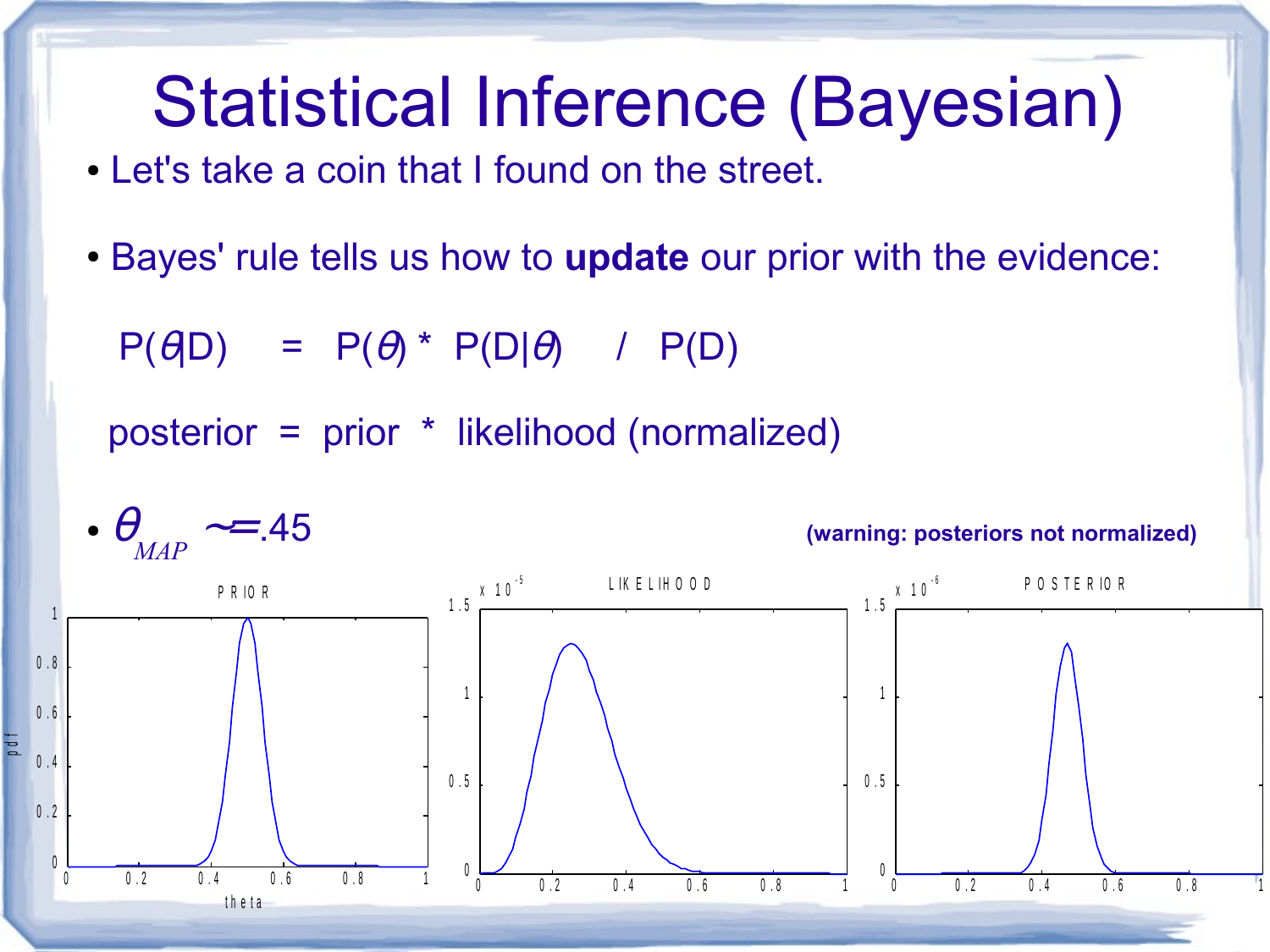# Statistical Inference (Bayesian, with a narrow-minded prior)

• Now let's take a coin from Bank of America. This prior is narrower (a.k.a. "stronger").

 $P(\theta|D) = P(\theta) * P(D|\theta) / P(D)$ 

posterior = prior \* likelihood (normalized)

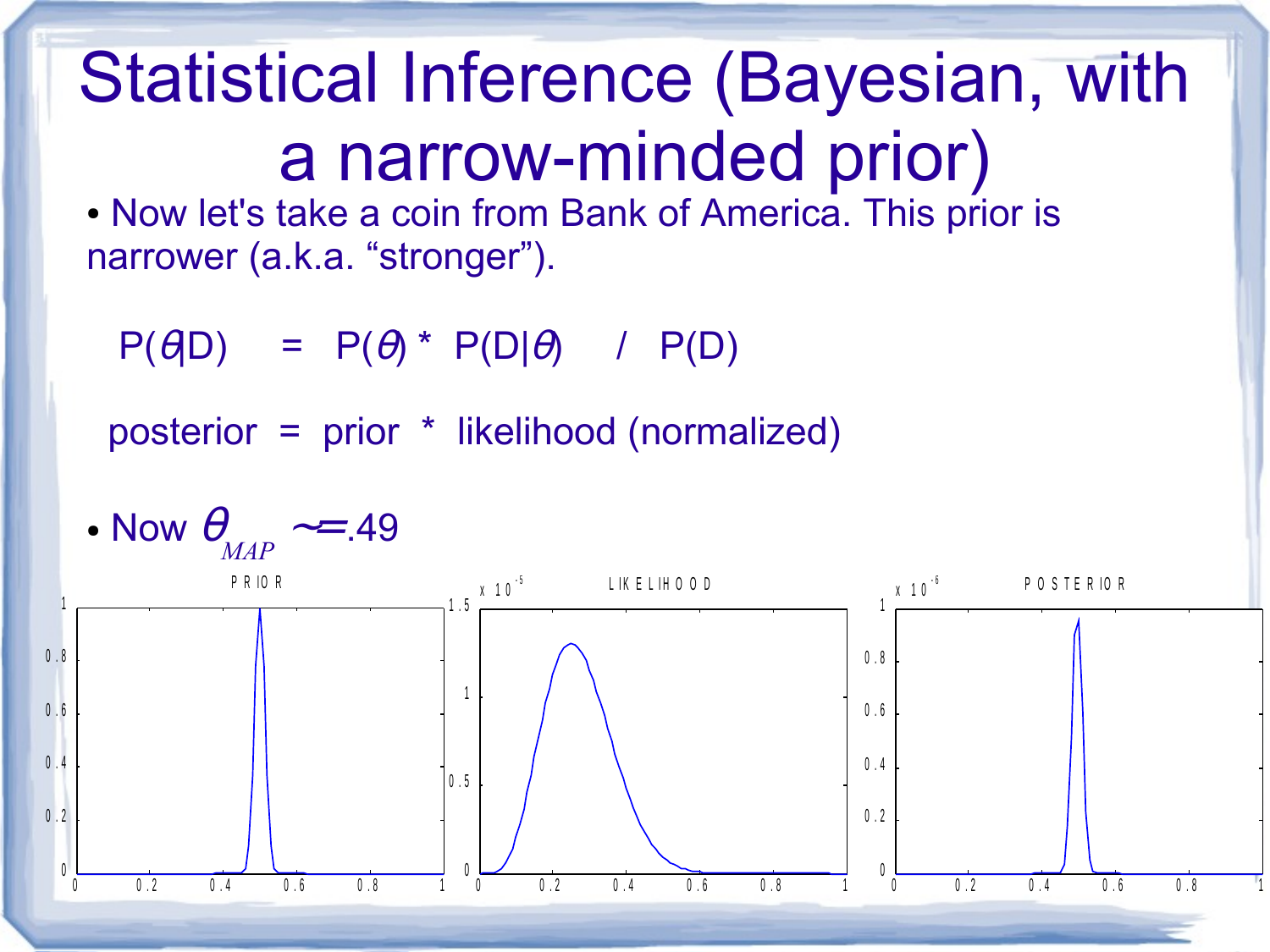### Enough data will wash away the prior

- If you have enough data and the prior is nonzero at the truth, then the prior gets washed away eventually.
- e.g. 1000 flips: 250 heads, 750 tails.
- Now  $\theta_{\scriptscriptstyle \!\! \!\!}$ *MAP* ∼= .27

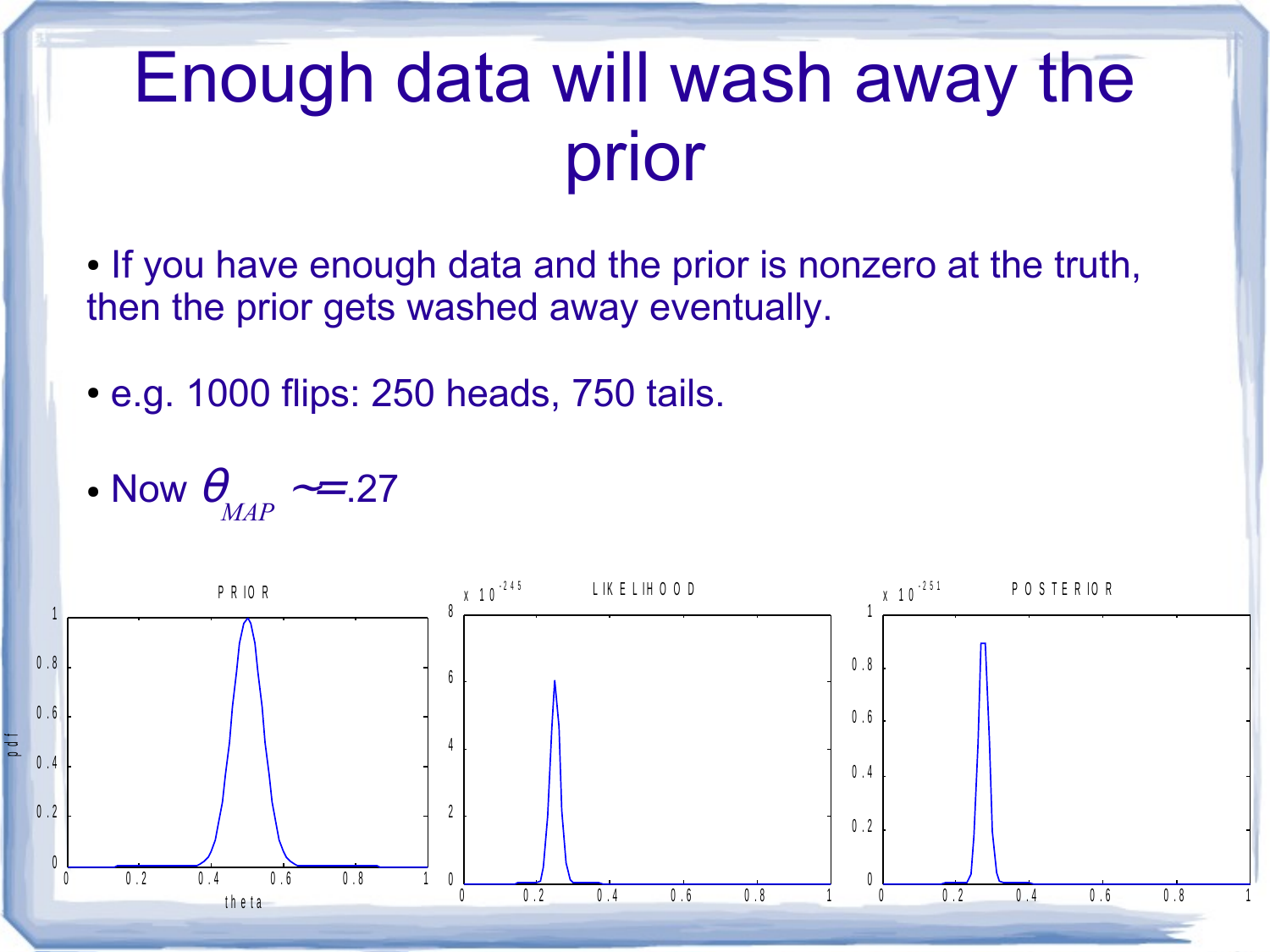### Point estimates: MLE vs MAP

- MLE and MAP are **point estimates**.
- $\bullet$  Mathematically, likelihood = posterior with a uniform prior (But sometimes, a uniform prior isn't a real distribution... e.g. a uniform prior over the real numbers is an **improper prior**. Many Bayesians do not like them).
- Good summary of your conclusion, unless large / multiple regions of high likelihood / probability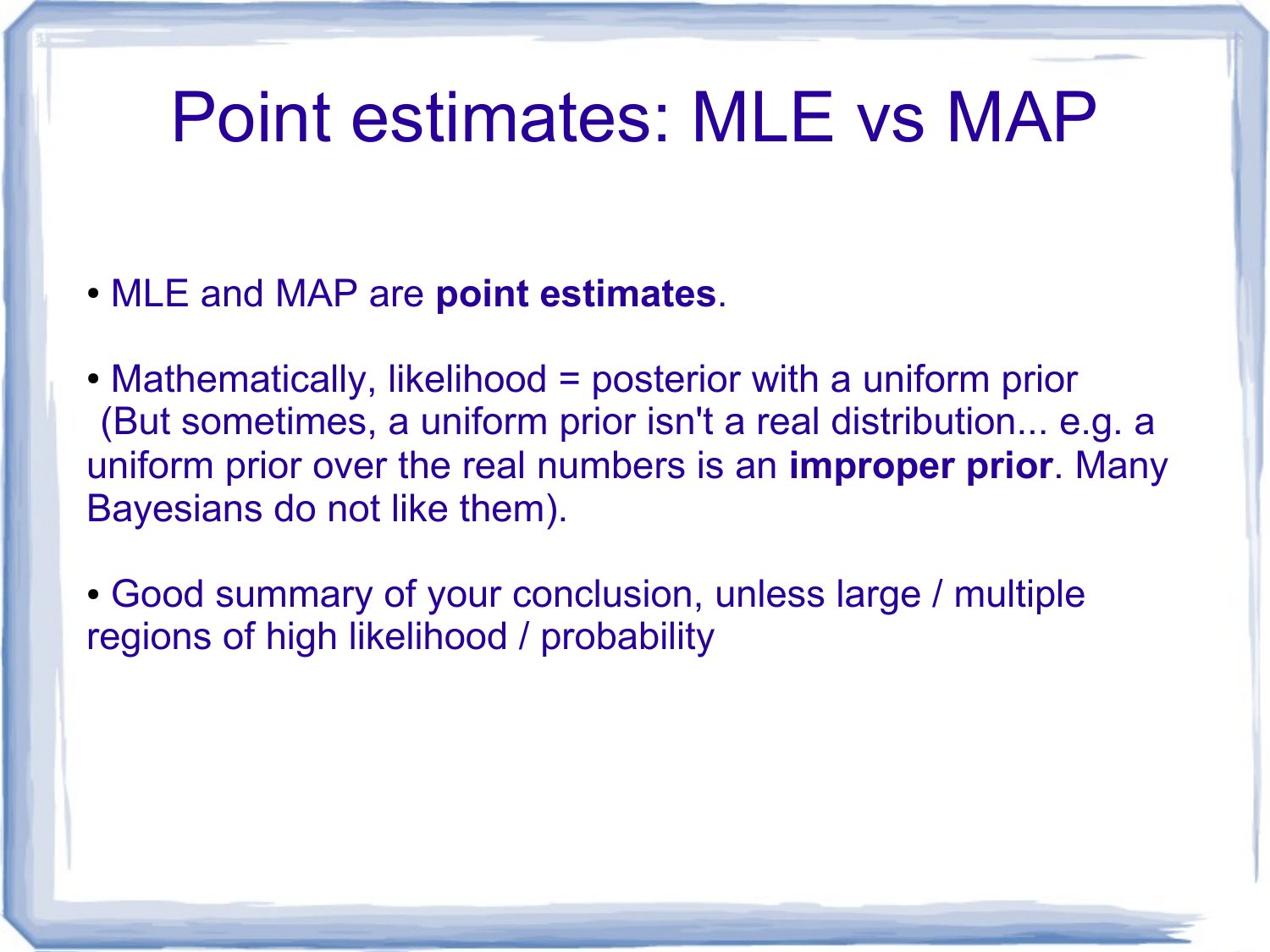**Newspaper headline:** "Santa Fe Flooded with Cheater coins! Only 1/5 chance of heads!!"

- Relevant knowledge => we need to modify our prior! Assume 1/10 are cheater coins, then we can use this prior.
- But now the posterior has 2 roughly equal modes! MAP is no good here...

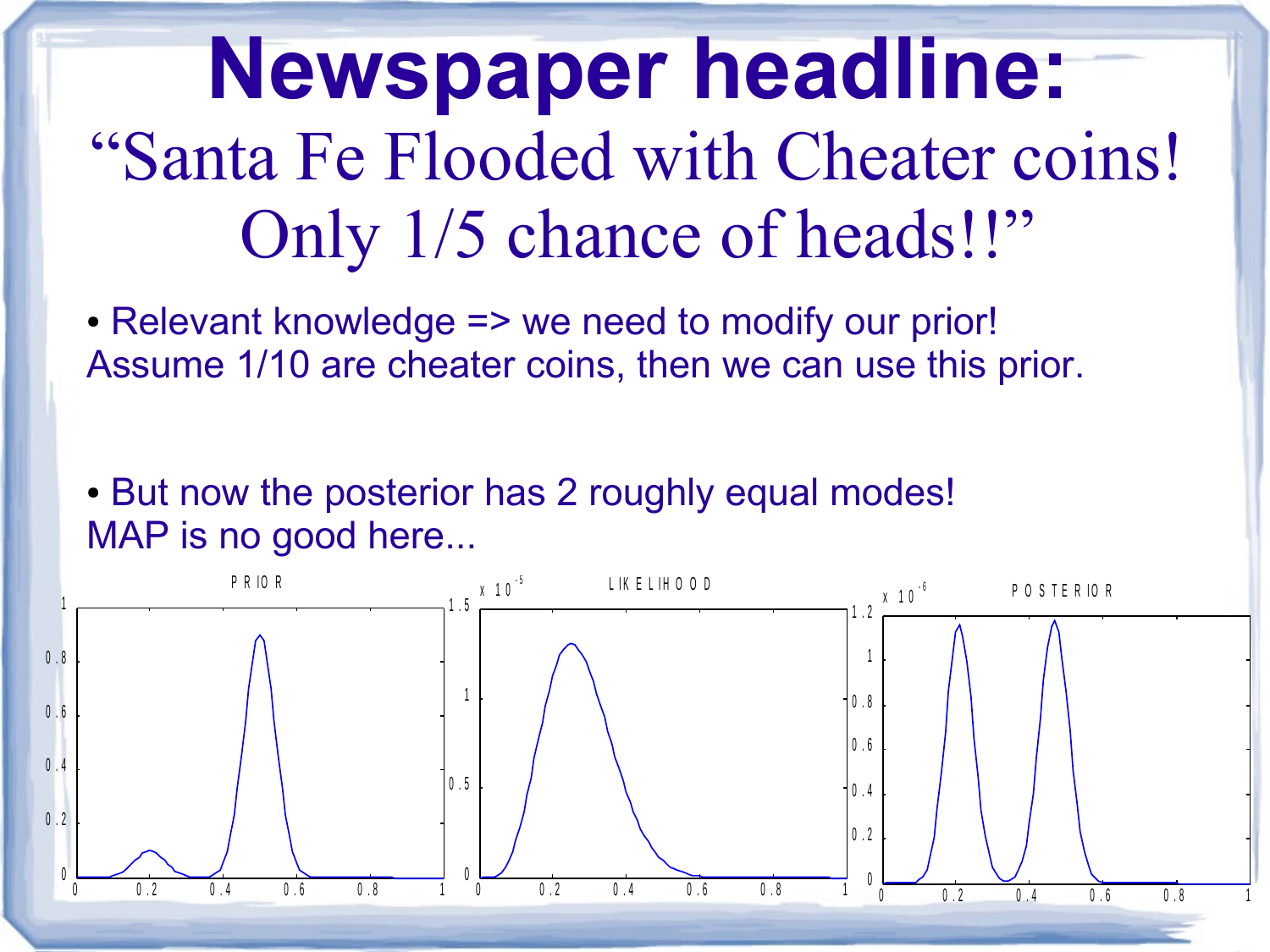### Bayesian Model Averaging

- Instead of just taking the MAP, we can be fully Bayesian, by embracing the uncertainty in the posterior.
- We average our quantity of interest according to the posterior.

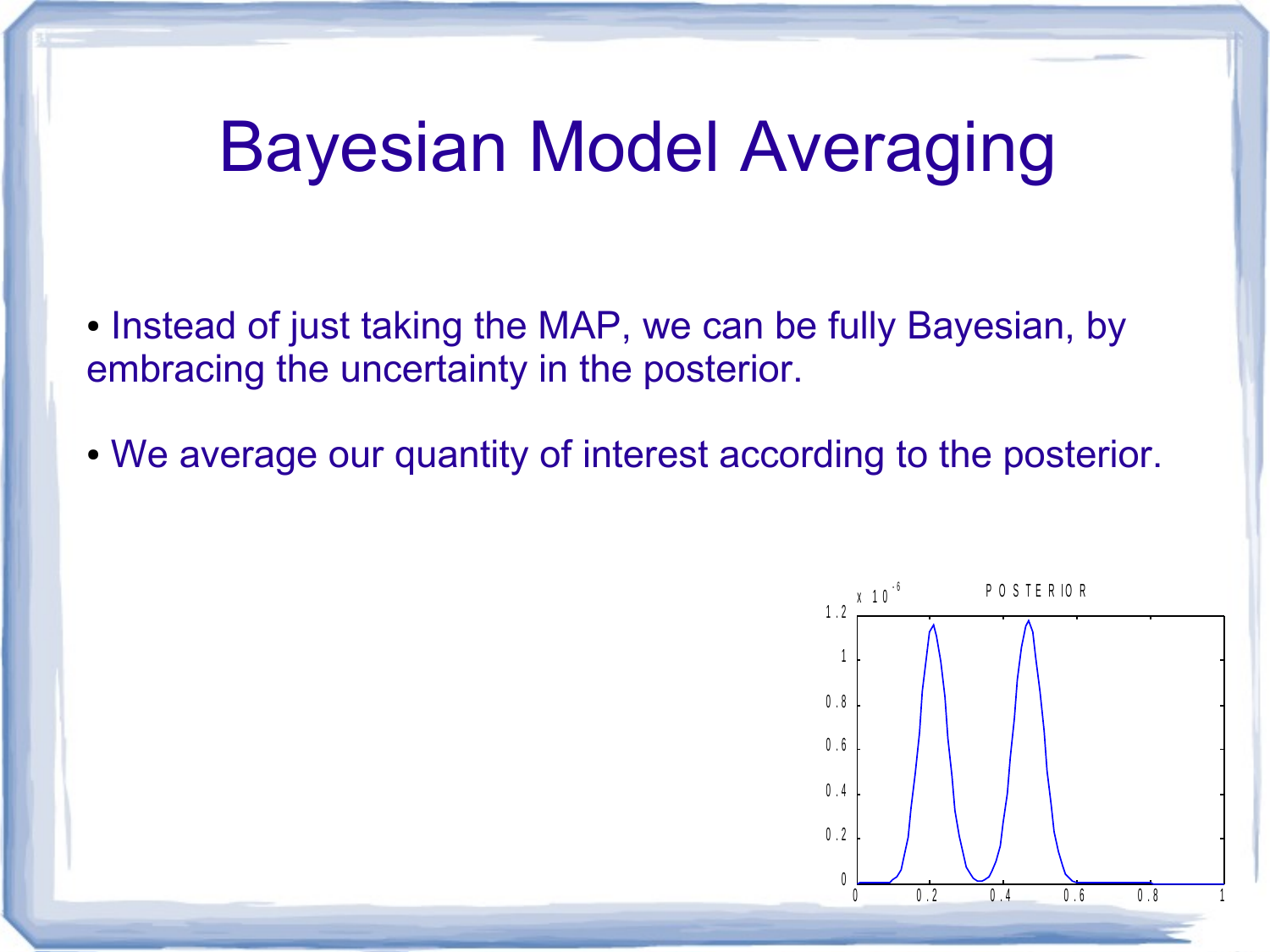#### Polynomial regression 6 0 0

- Suppose you see some data like this:
- Linear regression is clearly a bad model.
- Quadratic looks much better.
- Cubic fits even better!
- $\cdot$  10<sup>th</sup> degree even better!!
- The **training error** always decreases when you add more features...

• So WHERE DO YOU STOP???



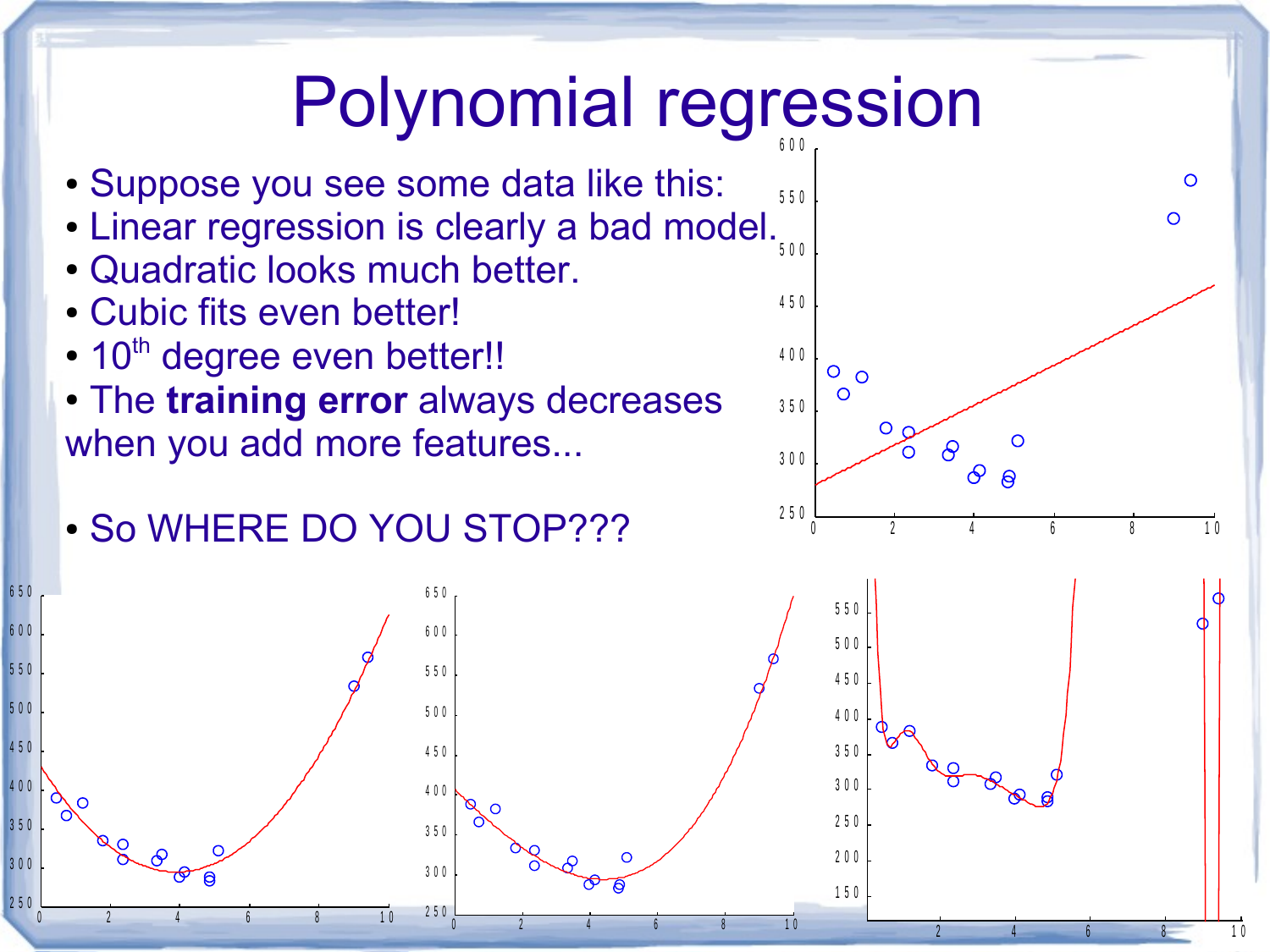# **Overfitting**

 $\cdot$  For a model with parameters up to the 10<sup>th</sup> degree, the MLE is the curve shown.

This curve is massively overfit. Q: How can we prevent overfitting? <sup>2</sup> <sup>4</sup> <sup>6</sup> <sup>8</sup> 1 0 1 5 0 2 0 0 2 5 0 3 0 0 3 5 0 4 0 0 4 5 0 5 0 0 5 5 0

• **Cross-validation:** divide the data into training and test sets.

● **Regularization:** we maximize a **penalized likelihood** We penalize complex models and/or big coefficients (this usually has a Bayesian interpretation, in terms of **Occam priors**)

● Choosing the degree of the polynomial is an instance of **model selection**.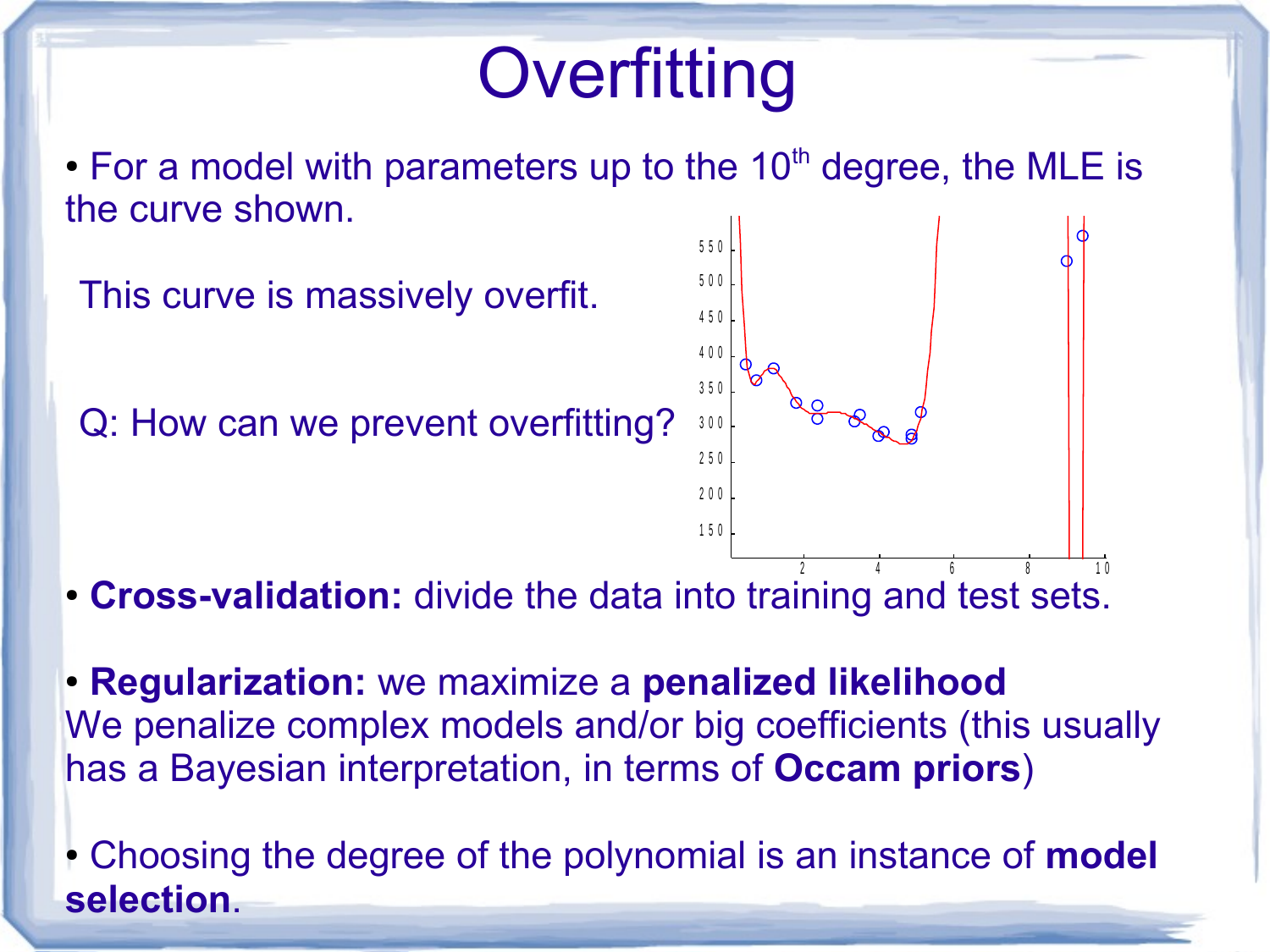### Penalized Likelihood

• Can be interpreted as Bayesian inference, i.e. prior on the coefficients

- L2 penalty (Euclidean norm):
	- Shrink towards zero
	- Corresponds to Gaussian prior
- L1 penalty (Manhattan norm):
	- Sparse vector (tends to make some entries exactly zero)
	- Corresponds to Laplace prior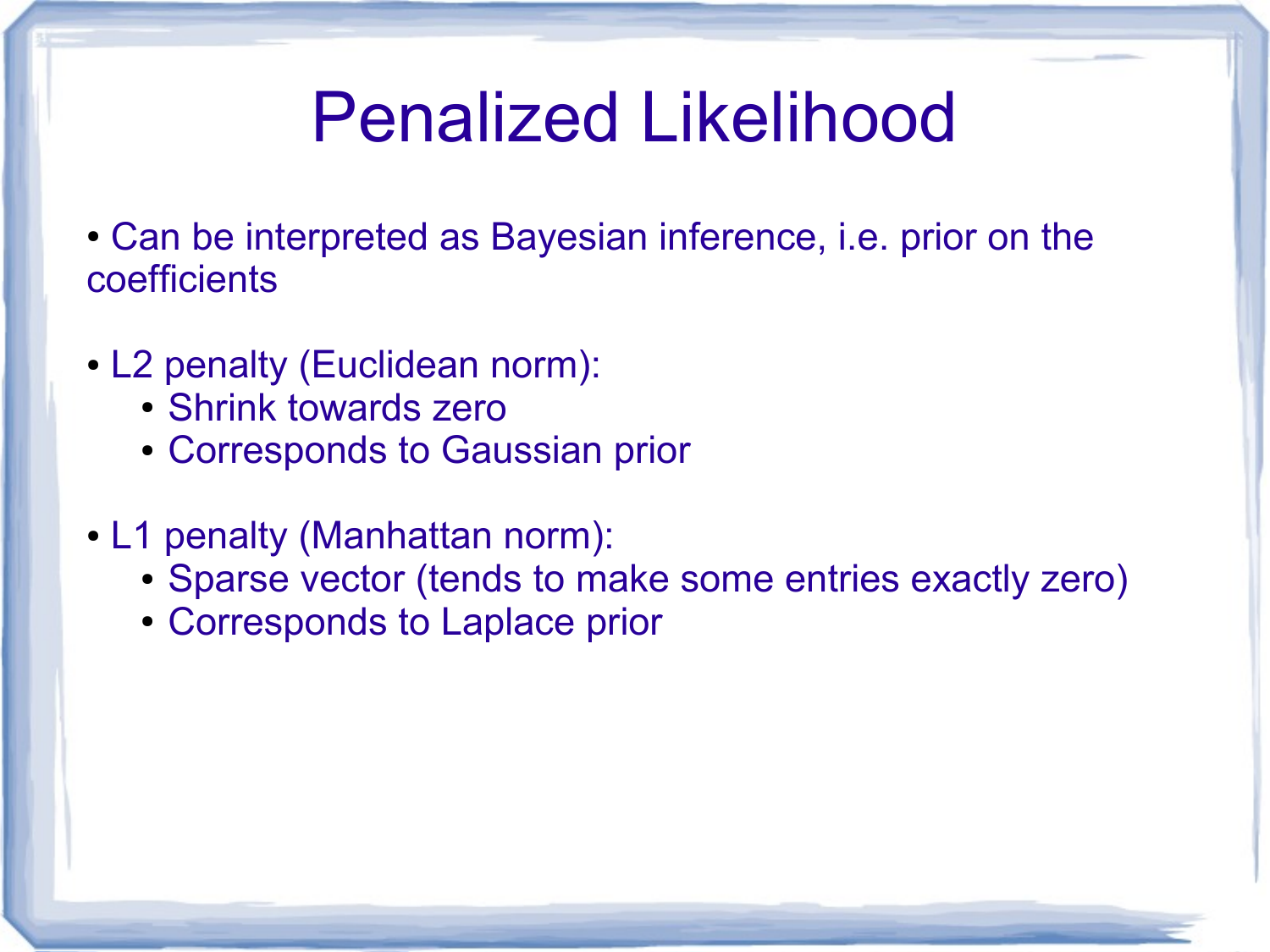### When and why be Bayesian

- Prior knowledge is strong relative to data
	- e.g. more features than data points:
		- gene microarray
		- computer vision
- Integrate related problems, to form a unified theory:
	- Structured Output Classification: e.g. classify nodes in a network, but each label is informative of its neighbors' labels.
	- See Hierarchical Bayes (at the end)
- *"at least, we're honest about our prejudices."*
- Can easily make meta-models, which could automatically change your model as the data suggests it.
- Two-envelopes paradox: solved by having a proper prior.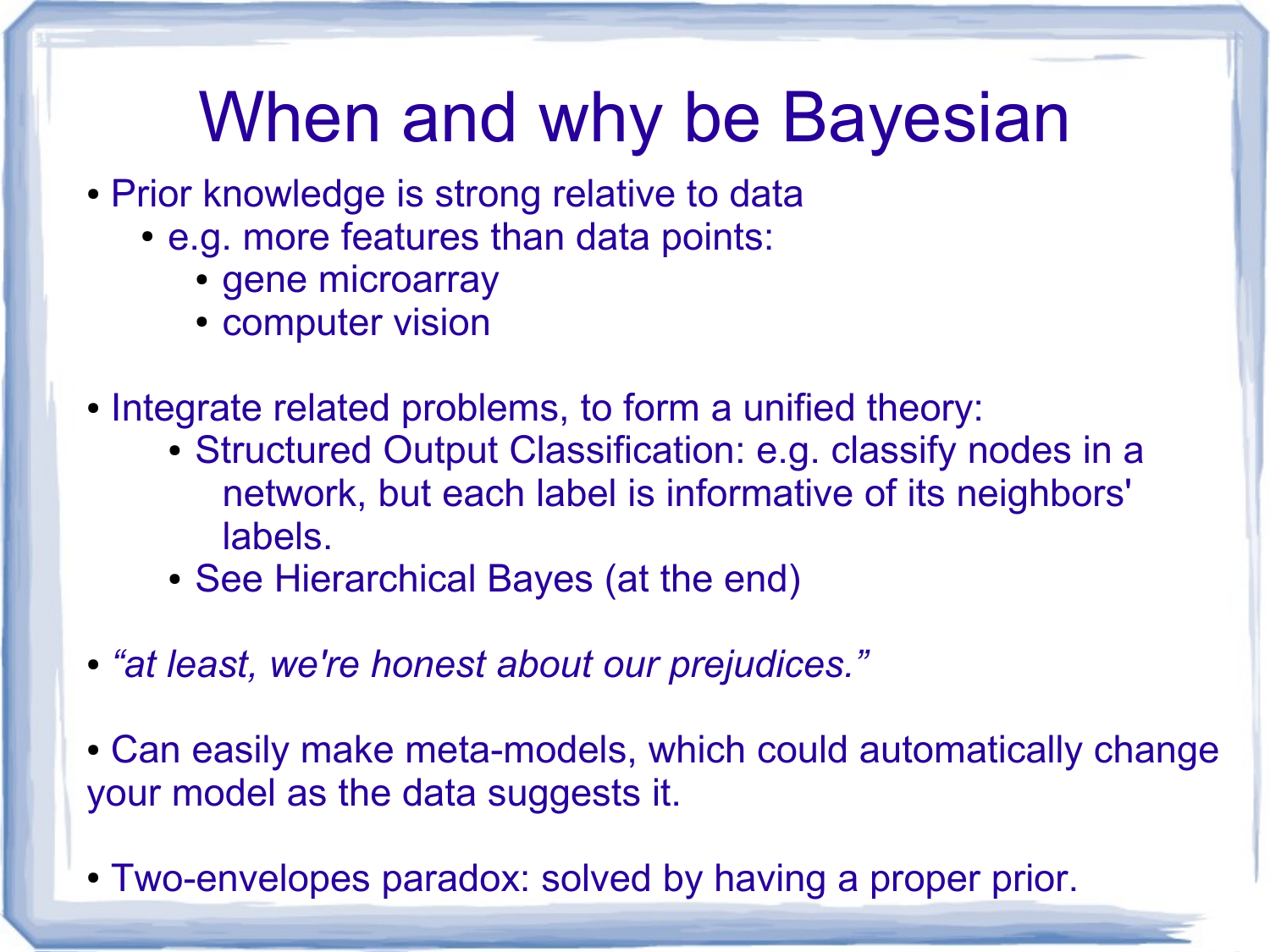# Why NOT be Bayesian

- Priors are SUBJECTIVE!!!
	- **Probability elicitation** usually gives inconsistent results, even with experts who know their probability.
- Bayesians have to do lots of integrals (since they marginalize over so many parameters).
- Frequentists (usually) have ways of accomplishing the same things as Bayesians.
- **Beware of Bayesians:** they often choose **conjugate priors**, only because they make Bayesian updating analytically tractable.
- The frequentist/Bayesian debate will never end...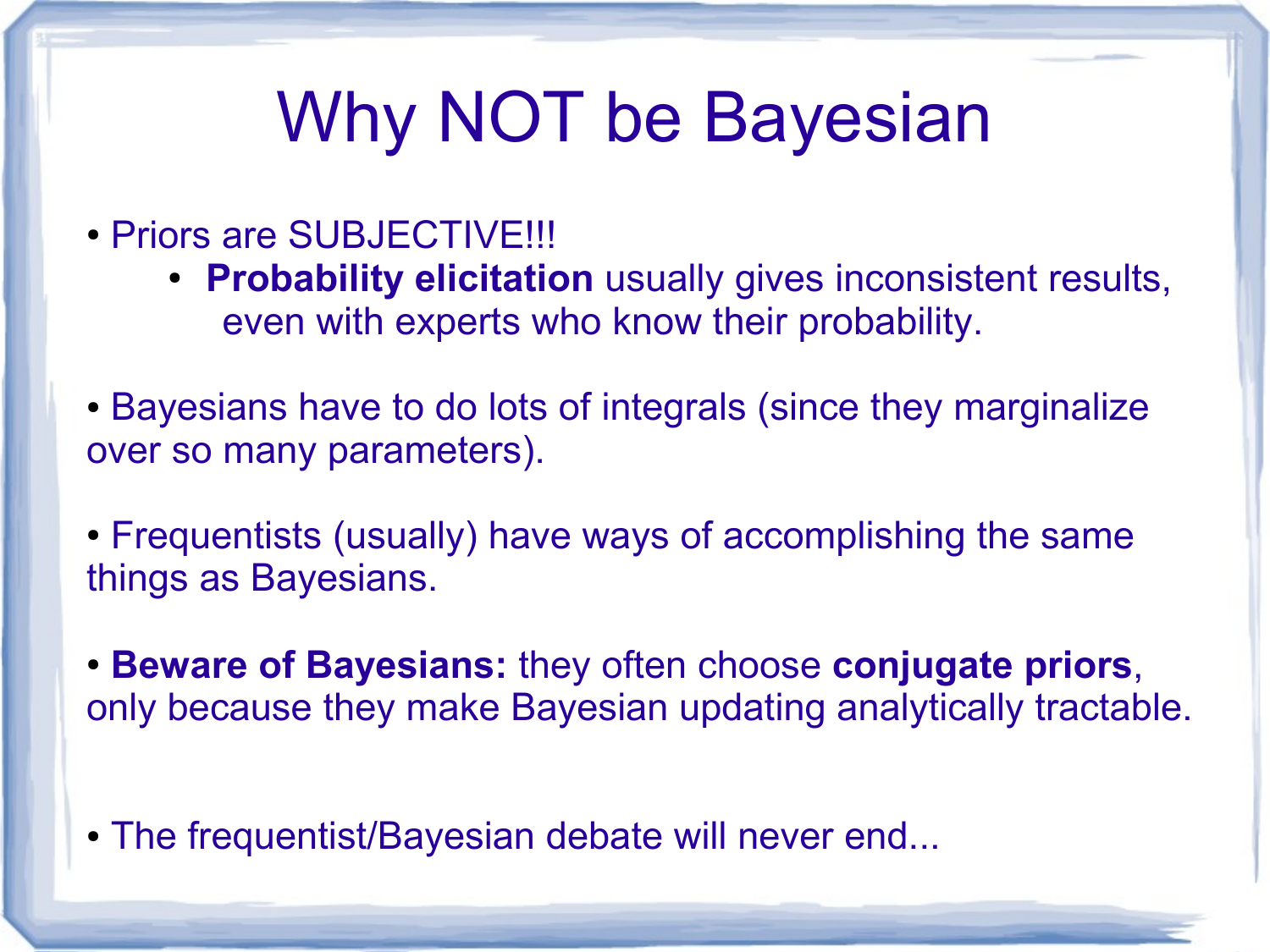### Supervised Learning

• **Problem:** reverse-engineer a function based on  $\leq x$ ,  $f(x)$  pairs.

X

Given input *x* and output *y*, and some (stochastic) function f:

$$
y = f(x)
$$



Figure out *f* by observing the *x'*s and *y'*s

- **Discrete output:** classification
- **Continuous output:** regression
- In unsupervised learning, there is no **x**.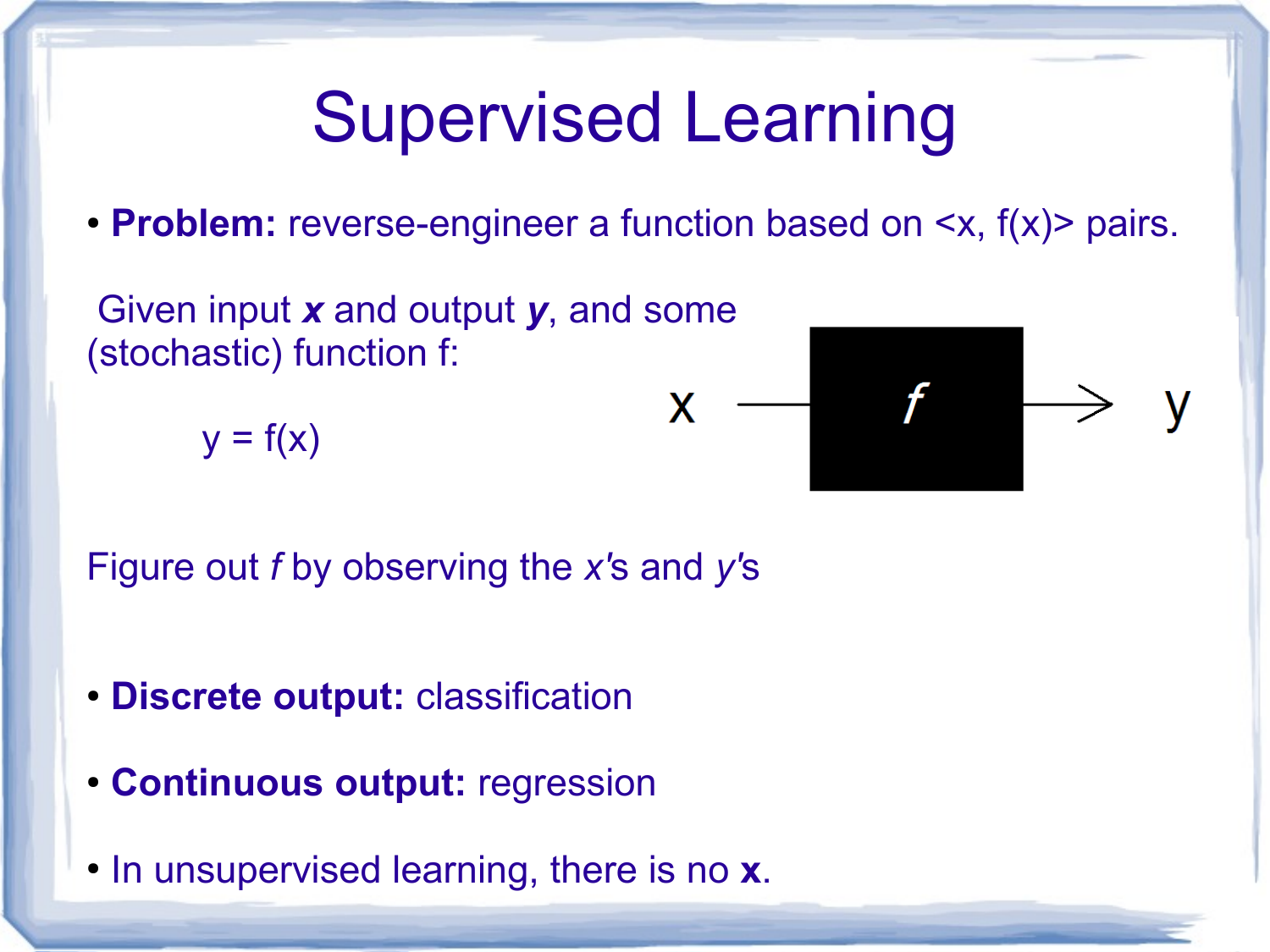### Probabilistic Graphical Models

- Help handle multivariate data, when you know (or can test) certain **conditional independences**.
- They represent families of joint distributions (with the parameters, they represent specific distributions)
- **Intuitive:** e.g. how much you eat today depends on how hungry you are, but only *indirectly* on how much you ate yesterday.
- Directed PGMs ~= "Bayesian Networks" (which are NOT Bayesian)
- Markov Blanket for DGMs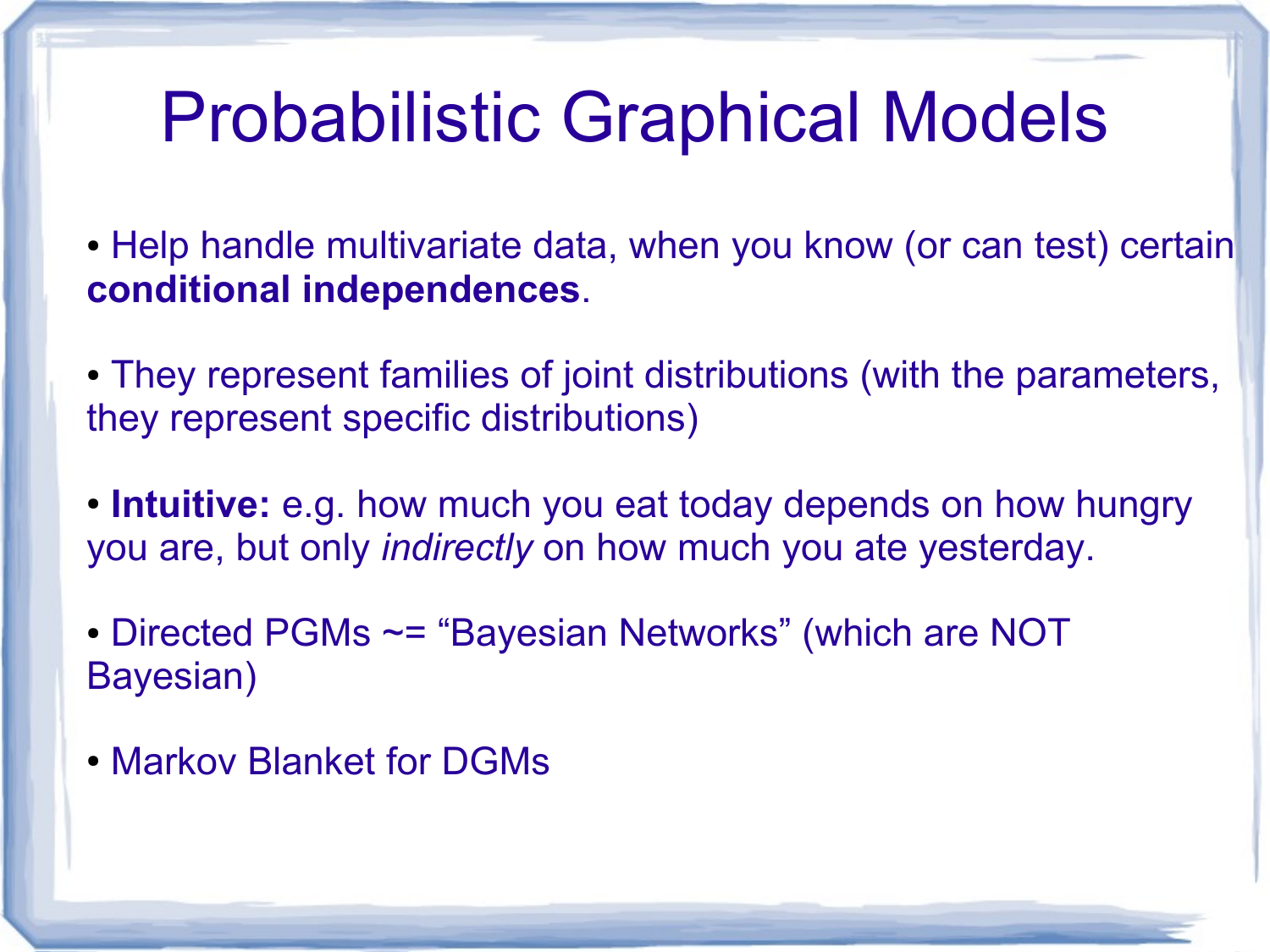### Probabilistic Graphical Models

- HMM, 2<sup>nd</sup> order HMM
- d-separation, the Bayes-Ball algorithm
- Explaining away: sprinkler  $\rightarrow$  grass wet  $\leftarrow$  rain
- Undirected Models:
	- Markov Blanket for UGMs.
	- potential functions, e.g. Ising model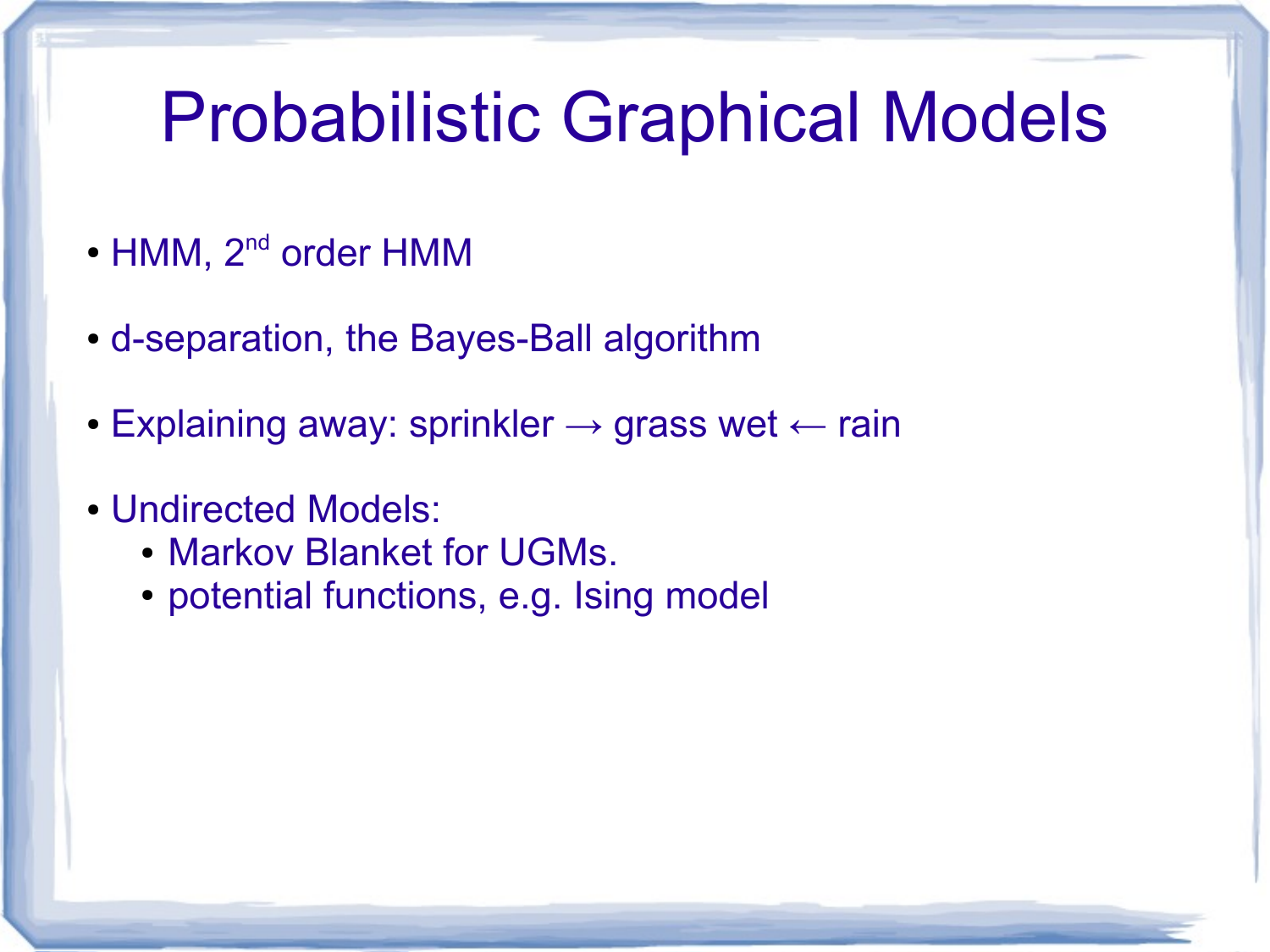### Causal Networks

- DGMs with a causal interpretation
- These models predict what would happen if you performed a given intervention.
- Can be discovered from observational data under certain assumptions (Pearl 1993; Spirtes 2002; Shimizu 2006)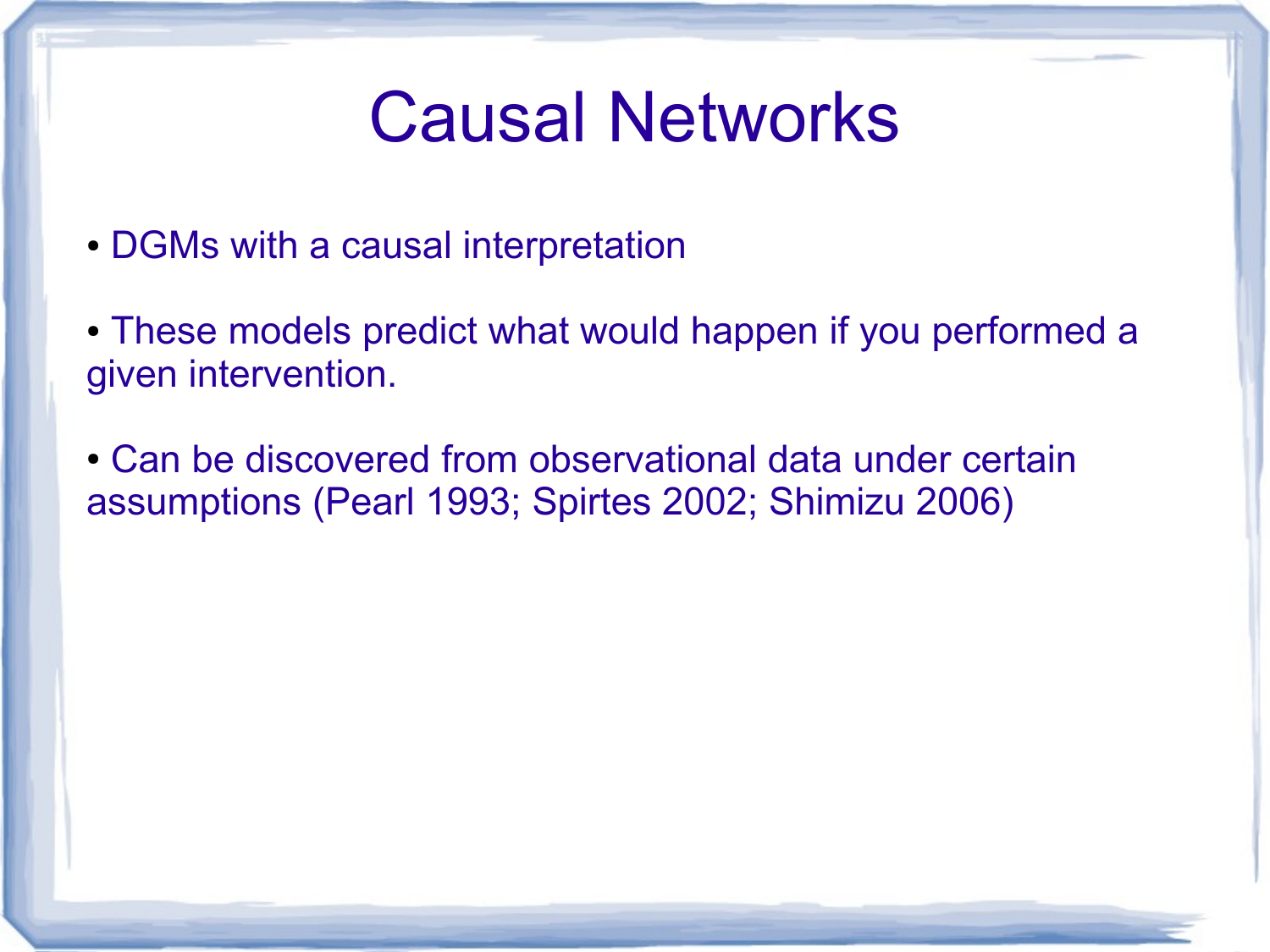### Hierarchical Bayes and shrinkage

• Imagine grabbing 5 coins from some unknown source, and flipping each 3 times...

- Each individual coin has its own  $\theta$ , sampled from a Gaussian
- This structure will shrink the θ's towards their mean (the smaller the  $\sigma$ , the more you shrink). Known as "borrowing statistical strength".

l



- *μ*, *σ* are known as **hyperparameters**.
- You can always add more layers of uncertainty and structure, *ad infinitum*...